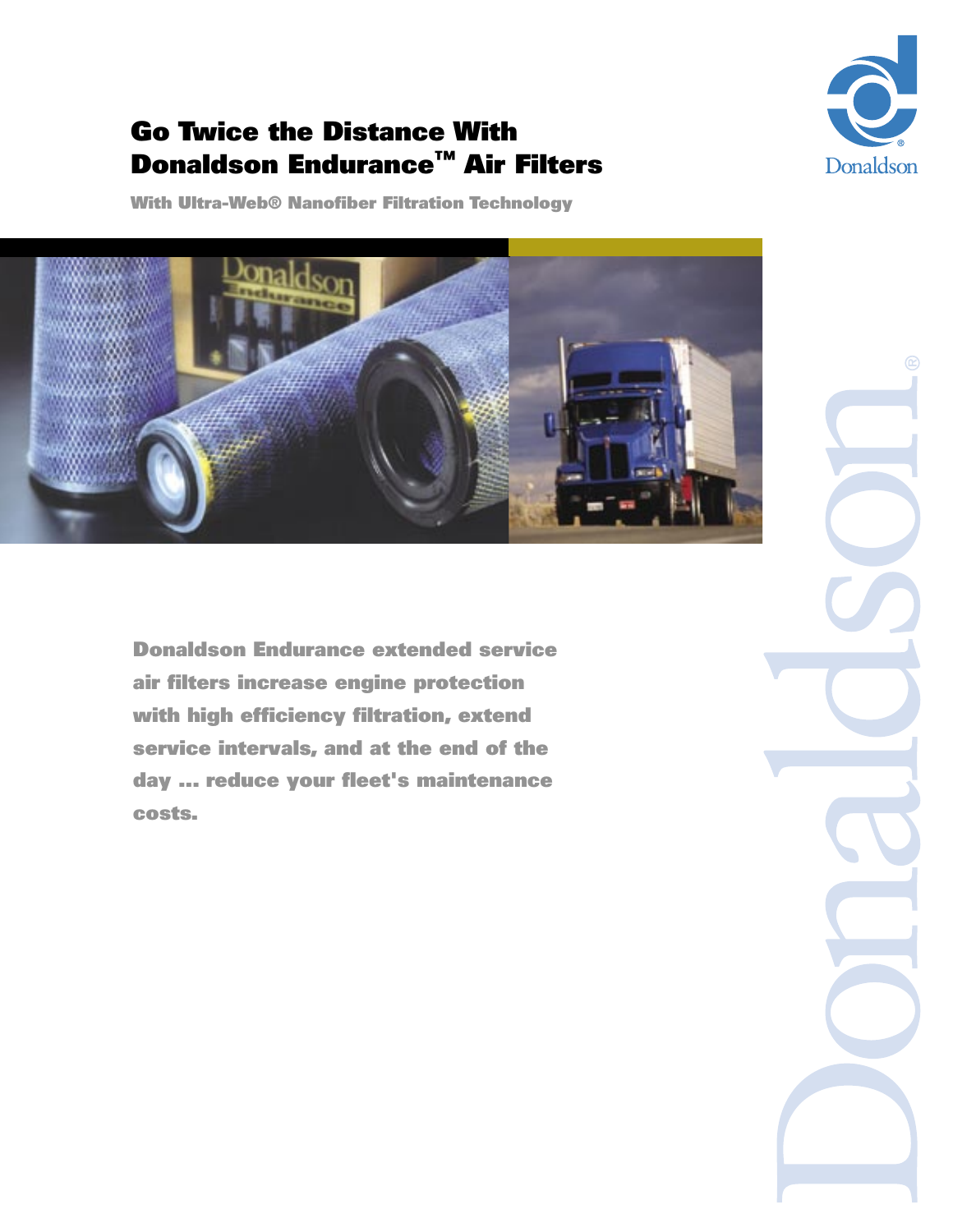# Donaldson Endurance™ Air Filters Can Reduce **Maintenance Costs**

Donaldson Endurance™ air filters, made using Donaldson's advanced Ultra-Web® nanofiber technology, deliver cost saving benefits:

- Longer filter life with submicron contaminant
- Ideal for extended maintenance intervals
- Longer engine life

So whether you want to extend maintenance intervals to the limit or extend engine life, the use of Donaldson Endurance high efficiency filters can lower your total operating costs.



### Ultra-Web<sup>®</sup> Nan

Ultra-Web® nanofiber technology causes submicron contaminant to load on the surface rather than dispersing throughout the depth of the filter where there is less area for the air to flow. Therefore, in



on highway applications, where the contaminant is primarily submicron in size, Donaldson Endurance filters with Ultra-Web

technology cause less restriction than conventional filters with cellulose media. The smaller, interfiber spaces of Ultra-Web nanofiber technology have higher efficiency and capture more contaminant.

#### **Media Comparative Cross Section**



#### **Ultra-Web and Cellulose Photos at Same Magnification**





Ultra-Web nanofibers have submicron diameters and small interfiber spaces, which result in more contaminant being captured on the surface of the media and lower restriction.

Gold circles represent the diameter of a 2µ and a 5µ particle.

Cellulose fibers are larger than Ultra-Web® nanofibers, and have larger spaces between the fibers, causing contaminant to load in the depth of the media and plug the airflow path; resulting in higher restriction and less capacity.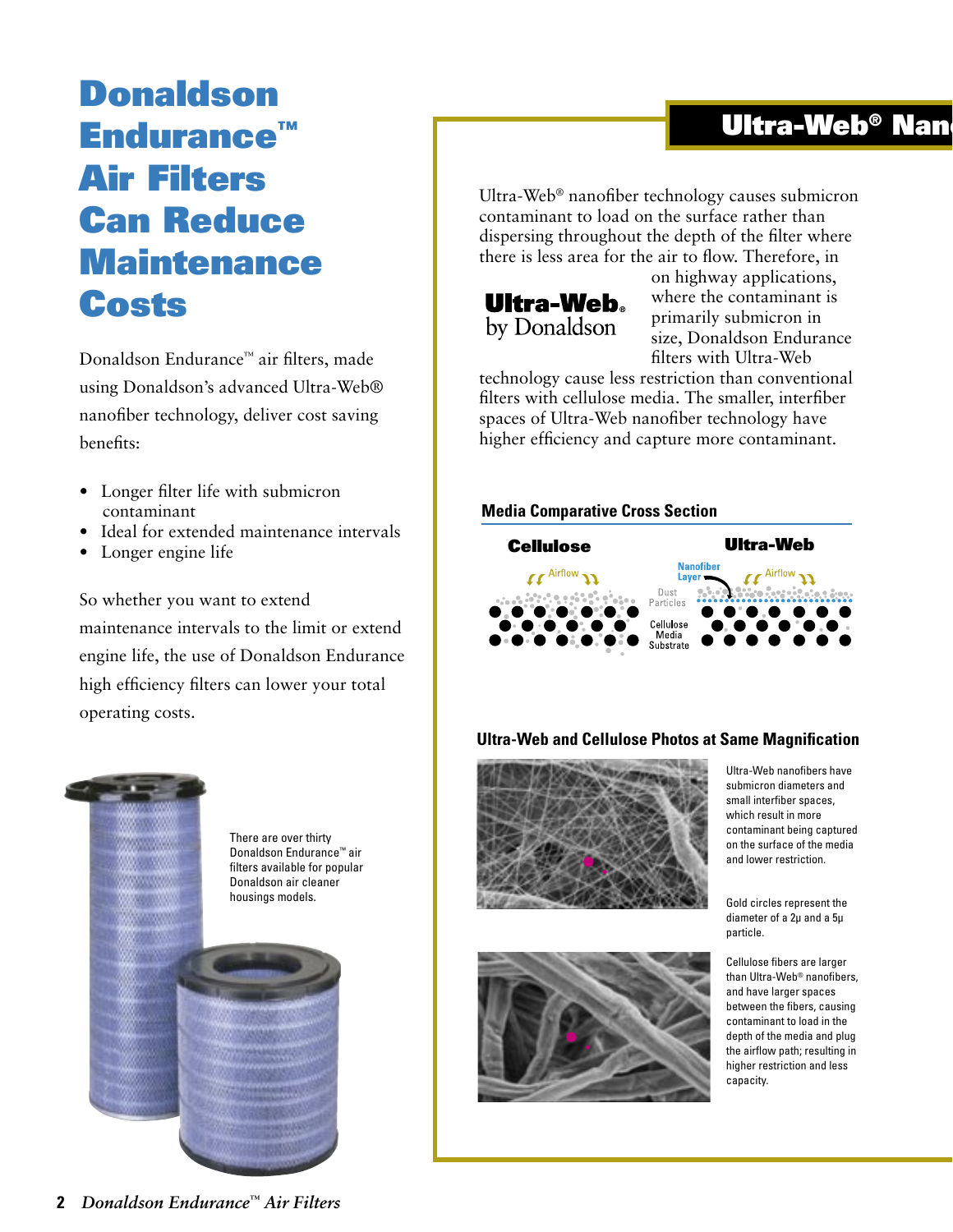### ofiber Filtration

#### **Ultra-Web® vs. Conventional Cellulose**

#### *Longer Engine Life*

In laboratory and field tests, Donaldson Endurance™ air filters provided better engine protection by allowing less contaminant to pass through the media than cellulose air filters. Donaldson Endurance air filters also reach a 99.99% initial efficiency faster than cellulose filters.



#### *Longer Filter Life*

Donaldson Endurance™ air filters hold up to five times more contaminant than cellulose air filters, making them ideal for extended maintenance intervals for on highway trucks.



## Success Stories

- B & B Transport in Michigan extended their air filter change interval from 150,000 to 300,000+ miles.
- Jack Cooper Transport in Missouri reduced silicate in their engine oil with the use of Donaldson Endurance air filters.
- In field tests with large fleets, Donaldson Endurance air filters have reached over 400,000 miles with their intake restriction still within acceptable limits.



M-1 tank in desert operation. Ultra-Web nanofiber technology is currently in use on M-1 tanks extending operating time in high dust desert conditions.